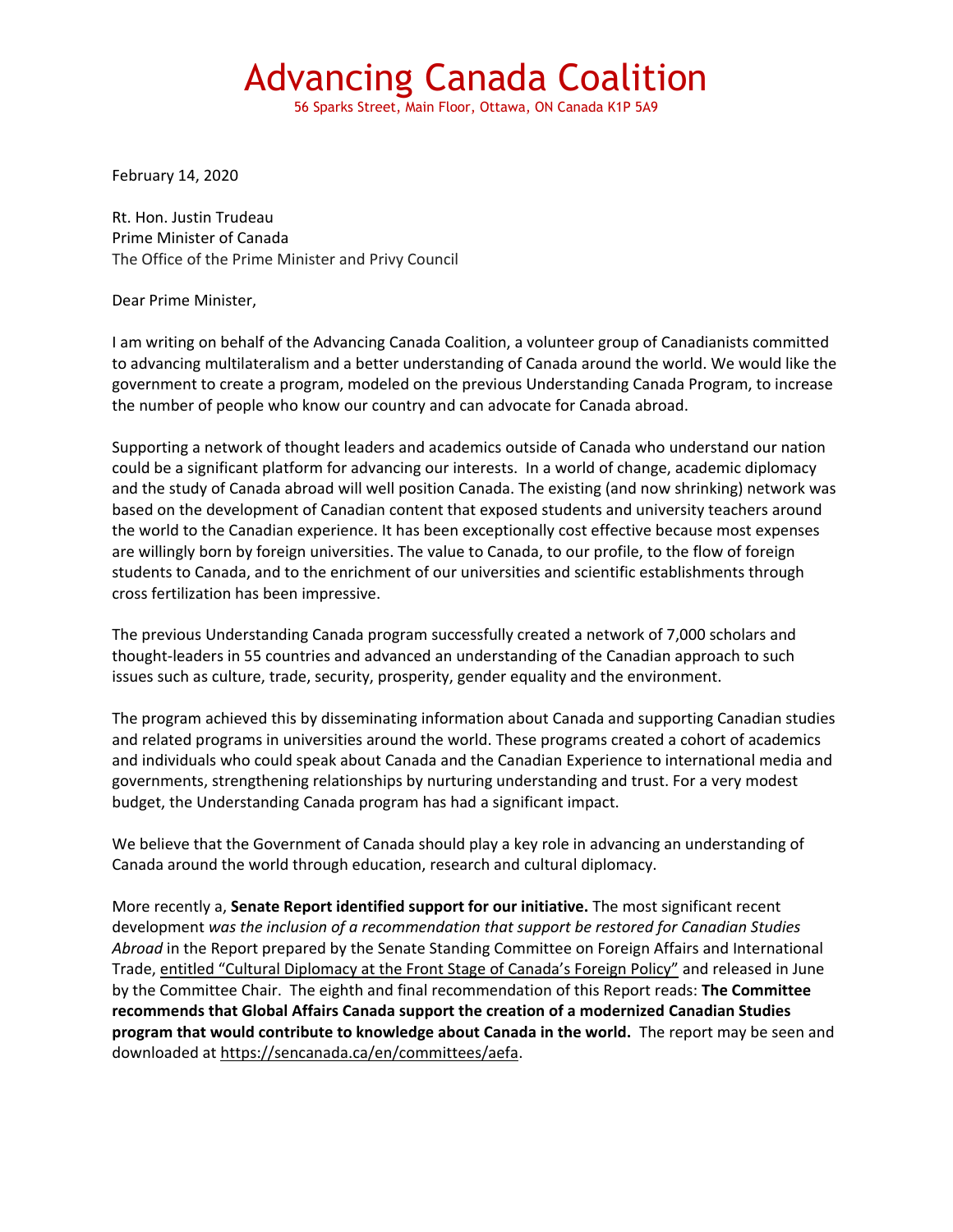56 Sparks Street, Main Floor, Ottawa, ON Canada K1P 5A9

#### **Our proposal**

Such a program would be relevant to the current world environment within which Canada finds itself. The new expanded program could seek the following objectives.

- 1. *Create a Cohort of Thought-leaders with an Understanding of Canada* Consistent with the previous program, the focus should be on high-quality scholarship, which advances thoughtful and relevant dialogue on Canada and its place in the world. The program funding would be seen as a vehicle to advance dialogue and scholarly research on Canada among academics and thought leaders who would be natural topic experts accessible to not only the Canadian government but governments around the world and media covering developments in Canada.
- 2. *Incite the Thought-leaders to actively promote Canada* -The program will help fund Canadafocused dialogue and academic scholarship aligned with issues of concern to Canadians and citizens in other countries including but not limited to: international trade, defense and security, culture, literature, the environment and natural resource issues, democratic renewal and gender/diversity issues.
- 3. *Advance Collaborative Scholarship and Dialogue with a New Canada-focused Virtual Think Tank –* This would include placing more emphasis on a collegial experience and a new virtual space focused on Canada and its place in the world and a proactive social media presence. The program could include a virtual platform to share research and literature among program funding recipients on Canada and to be an independent, evidence-based resource, which will be the international, go-to, source for understanding Canada.

This approach would involve building a program which incorporates the previous core Understanding Canada program, but which is enhanced to be more global in scope, which better leverages technology and social dialogue. We expect that this new and exciting initiative could be launched for a modest investment of about \$8 to \$10M Canadian.

We believe this program would strengthen knowledge of Canada and its values abroad and our important role in an ever-changing world.

As you continue your deliberations on the federal budget, we believe that this is a very worthy initiative to support. If you have any questions, please do not hesitate to contact me at [nik@nanos.co](mailto:nik@nanos.co) or 613.234.4666 x237.

Thank you, in advance, for your consideration in this matter.

Sincerely ADVANCING CANADA COALITION

Nik Nanos

cc. Hon. François-Philippe Champagne Hon. Bill Morneau, Minister of Finance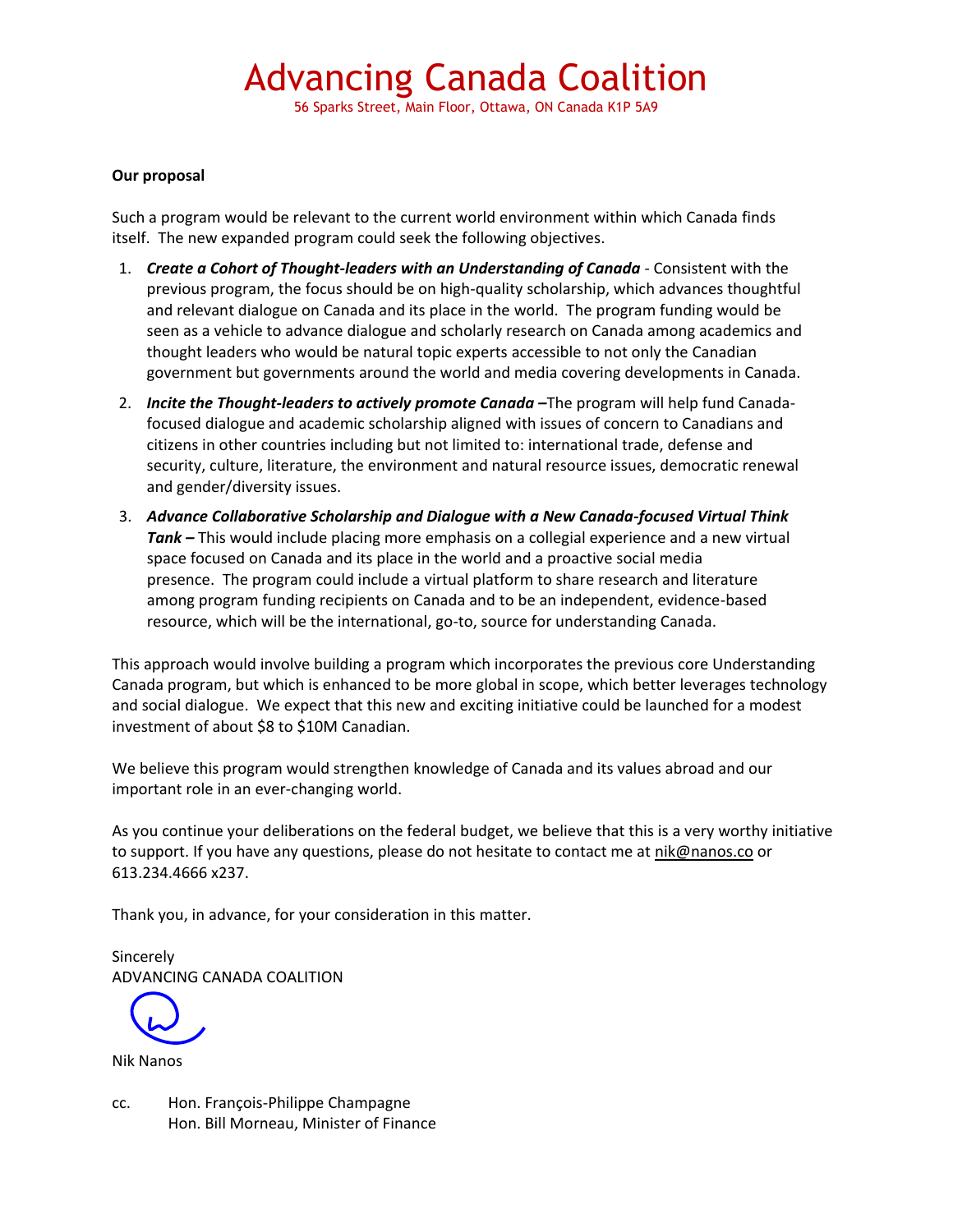56 Sparks Street, Main Floor, Ottawa, ON Canada K1P 5A9

#### **Margaret Atwood, CC**

Author Man Booker Prize Governor General's Literary Award Franz Kafka Prize

#### **Daniel Béland**

Director, McGill Institute for the Study of Canada Professor of Political Science at McGill University

#### **Robert Bothwell, CM**

Professor, Munk School of Global Affairs Author

### **Hon. Peter M. Boehm**

Senator Former diplomat Former Deputy Minister of International Development

#### **Hon. Joe Clark, PC, CC**

Former Prime Minister of Canada Author

#### **Laura Dawson**

Former Director, Canada Institute, Woodrow Wilson International Center for Scholars Prinicipal Program Manager (Americas) at Amazon Web Services Institute

#### **Munroe Eagles**

Professor, SUNY Buffalo Past President, Association for Canadian Studies in the US President, International Council for Canadian Studies

#### **John English, OC**

Board Member, Trudeau Centre for Peace, Conflict and Justice Director, Bill Graham Centre, Trinity College, University of Toronto Author

#### **Louise Frechette, OC**

Chair of Board, CARE International Board Member, Global Leadership Foundation Former UN Deputy Secretary General